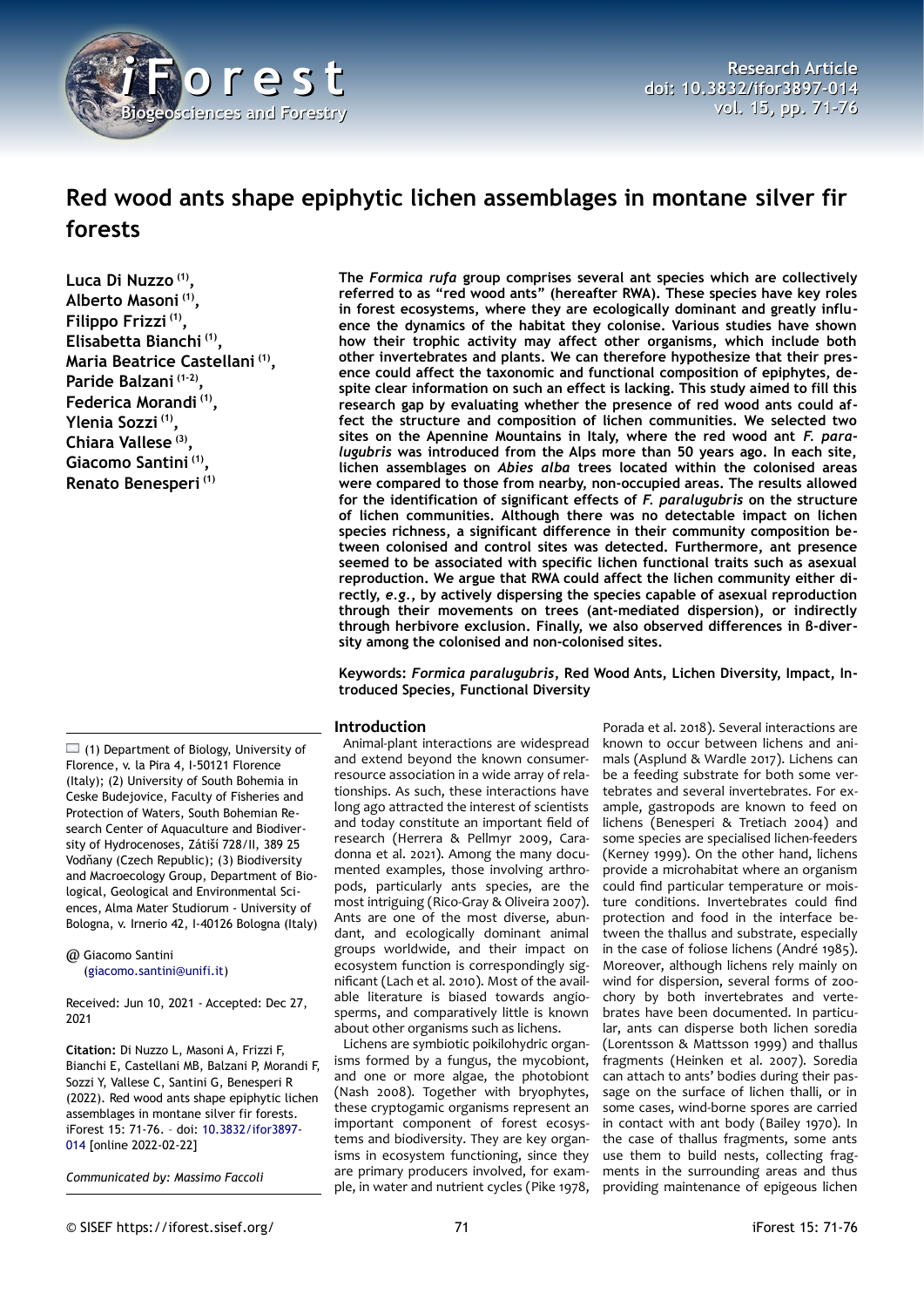<span id="page-1-0"></span>

diversity (Heinken et al. 2007). This harvesting behaviour has also been investigated to explain the negative correlation between epiphytic macrolichen richness and ants (Thunes et al. 2018). Nevertheless, to the best of our knowledge, the effect of ants on the overall lichen epiphytic community has never been investigated.

Red wood ants (hereafter: RWA) are ecologically dominant species belonging to the *Formica rufa* group, with seven species described in Europe and at least 19 species reported in North America (Stockan & Robinson 2016). RWA are cold-adapted species inhabiting coniferous woodlands (Risch & Ellis 2016), and in the southern part of their range they are restricted to mountain areas, rarely occurring below 900 m a.s.l. In Italy, these species are widespread along the Alpine chain and only the more thermophilic *Formica pratensis* (Retzius, 1783) naturally occurs south of the Alps in the Apennine mountains. Moreover, starting in the mid-1900s, colonies of *Formica lugubris* (Zetterstedt, 1838)*, F. polyctena* (Foerster, 1850) and *F. aquilonia* (Yarrow, 1955) were repeatedly transplanted as a biocontrol agent for forest insect pests from their original areas in the Alps to other sites in the Apennines, where they were formerly absent. The current status of most of the introduced populations is unknown. In a few cases, local extinctions have been documented, especially in less suitable and warmer areas, whereas some of the introduced populations have grown considerably (Frizzi et al. 2018, Balzani et al. 2021).

Most RWA have a strong influence on forest ecosystems (Wardle et al. 2011), affect-

ing both nutrient cycling and ecosystem function (Frouz et al. 2016). They also affect a wide range of co-occurring animal taxa, which includes other ant species (Stockan & Robinson 2016), herbivorous insects (Punttila et al. 2004), predatory arthropods (Robinson et al. 2016) and birds (Aho et al. 1999). Moreover, RWA can affect plant communities both indirectly, mediated by their action on aphids or other plant parasites (Domisch et al. 2016), and directly through seed dispersion or soil enrichment (Ohashi et al. 2007). In particular, RWA can be effective seed dispersers for plants with elaiosome-bearing seeds or fruits that represent a valuable trophic resource (Gorb & Gorb 2003). More recently, Thunes et al. (2018) suggested that *F. aquilonia* colonies can impact lichen species richness, removing them from the tree bark along their foraging trails to aphids in the canopy, and sometimes collecting them as nest material. Because of these effects, RWA are interesting candidates to explore ant-lichen interactions.

In this study, we investigated the effects of *Formica paralugubris* populations on lichen assemblages at two sites in the Central Apennine Mountains, in Italy. In particular, we compared the lichen species richness, lichen assemblage composition, community functional traits, and β-diversity between areas within and outside of the range occupied by *F. paralugubris*. The estimation of β-diversity has proven to a be an effective tool to better understand mechanisms determining differences between communities (Nascimbene et al. 2015).

## **Materials and methods**

#### *Study areas and sampling*

The study was carried out in Abetone forest (AB –  $44^{\circ}$  o8' 50" N, 10° 40' 24" E) and in the Campigna Biogenetic Nature Reserve (hereafter referred to as Campigna, CA – 43° 52' 20" N, 11° 44' 41" E), where RWA populations have been transplanted since the late '50 (Groppali & Crudele 2005 – [Fig.](#page-1-0) [1\)](#page-1-0). According to IV level Corine Land Cover for the Tuscany region, both sites can be classified as coniferous woodlands (CLC code 3123) dominated by white fir (*Abies alba*). Both sites have similar elevational range (1200-1350 m a.s.l.) and the mean annual precipitation is 2325 mm and 1682.1 mm for Abetone (Bartolini et al. 2018) and Campigna (Gonnelli & Bottacci 2009), respectively.

In Campigna, the RWA population is subdivided into several independent sub-populations displaced in the area, one of which is located in Avorniolo Alto, occupies an area of about 8 ha, and was chosen for this study (Frizzi et al. 2020). In the area of Abetone, a single population exists and covers an area of about 10 ha. Despite previous identifications described RWA populations in both areas as *F. lugubris* based on morphological characteristics (Groppali & Crudele 2005), here the target populations were identified as *F. paralugubris* following the methods described in Masoni et al. (2019). The nest density per hectare was similar between sites (AB: ~13 nest ha1, CA: ~12 nests ha<sup>-1</sup>). For each area, we randomly selected three *F. paralugubris* nests spaced at least 150 metres from each other. Six silver fir (*Abies alba* Mill., 1759) trees located within 20 m from each nest were chosen to sample lichen communities. The fir trees were as evenly spaced in all directions around the nests as possible. Additionally, we randomly selected as control sites three points from nearby non-occupied areas, where *F. paralugubris* was known to be never introduced or present (Groppali & Crudele 2005). As a result of their reproductive strategy based on colony budding, populations of this ant have sharp, easily recognisable boundaries (Chapuisat & Keller 1999). Moreover, as these populations are under study since 2015, their boundaries are well mapped (Frizzi et al. 2018). The control areas shared similar environmental features of the occupied areas (*i.e.*, altitude, type of forest stand, undergrowth, orientation, and slope). For each site, the lichen communities present on the randomly selected *Abies* trees were assessed.

Epiphytic lichens were sampled using four standard frames of 10 × 50 cm, subdivided into five 10  $\times$  10 cm quadrants as sampling grids, which were vertically attached to the tree trunk at three different heights above the soil (with the lower edge at 0, 50, and 100 cm). At 0 and 100 cm, the frames were attached at the cardinal points, while at 50 cm, they were rotated by 45° with respect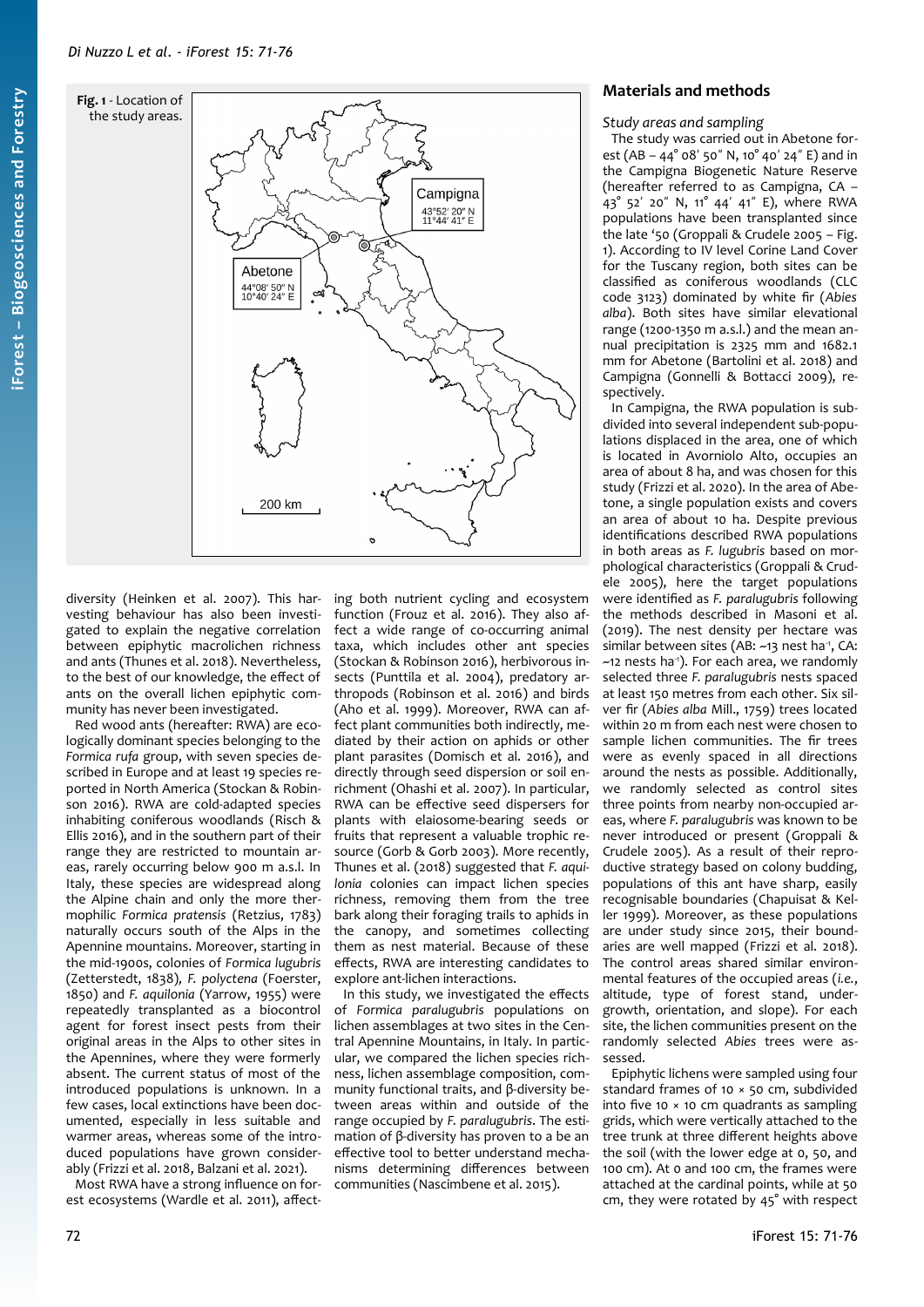to the cardinal points. All lichen species occurring within the frames were listed, and their frequency was recorded as the number of quadrats in which the species occurred. Most species were identified in the field, while critical specimens were collected and identified in the laboratory using standard stereo- and light microscopy techniques and chemical reagents. Following Nimis & Martellos (2020), we described lichen diversity considering three functional traits evaluated for each species: growth form (GF), reproductive strategy (RS), and presence of lichenic acids (LA – Tab. S1 in Supplementary material), which have been previously used to compare lichen communities (Giordani et al. 2016, Hurtado et al. 2020).

#### *Data analysis*

Differences in observed lichen species density (defined as the number of species observed in each sampled tree), carried out by comparing trees with and without RWA at both sites, were assessed using Generalised Linear Mixed Models (GLMM) with Poisson error distribution, including the nest as a random variable (Zuur et al. 2009).

Compositional differences within sites were investigated using multivariate techniques. The multivariate distances among samples were computed using the Bray-Curtis dissimilarity index after fourth root transformation to reduce the influence of extreme values. We then performed non-Metric Multidimensional Scaling (nMDS) ordination analysis on the resulting distance matrix, according to Clarke & Warwick (2001). As described in Anderson (2001), differences in species composition were tested within each site using a permutation-based non-parametric Multivariate Analysis of Variance (npMANOVA), using the presence of the ants as the main fixed factor and the plot as a nested random factor.

For the analysis of functional traits, we computed the Community Weighted Mean (CWM), which represents the weighted mean trait in a community and accounts for the abundance of the species that carries the considered trait (Pla et al. 2012). The CWM of categorical traits was measured as the relative abundance of the category or group in the community, while the CWM of continuous traits was calculated as the trait average value (Lavorel et al. 2008). The computed CWM values were fitted onto the ordination axes using the function "envfit" of the Vegan/R package.

β-diversity was computed to evaluate the lichen species diversity and turnover among the areas tested. We applied the SDR simplex approach (Podani & Schmera 2011), comparing for both areas the plots with and without *F. paralugubris.* We computed the three additive components of βdiversity: the relativized species replacement (R), the relativized richness difference (D), and similarity (S). This method



<span id="page-2-0"></span>**Fig. 2** - Non-metric multidimensional scaling plot of tree lichen composition sample dissimilarities in Abetone (a) and Campigna (b), according to ant presence. Black symbols: tree within the ant range; red symbols: control trees. The significant functional traits are plotted as vectors. Growth form: (GF\_F) fruticose; (GF\_Fo) foliose; (GF\_Cr) crustose. Reproductive strategy: (RS\_A) asexual;  $(RS\bar{S})$  sexual. Presence of lichenic acids: (LA\_y) presence; (LA\_n) absence. The orientation of vectors represents the correlation direction with ant presence.

65 lichen species (Tab. S1 in Supplementary material), belonging to 40 genera, whose density in both sites did not vary according to RWA presence (z = -0.572, *P* = 0.567). Focusing on lichen species composition within each site, nMDS ordination plots  $(Fig. 2)$  $(Fig. 2)$  for both AB (stress = 0.18) and CA (stress = 0.13) showed a clear separation of ant-visited trees compared to those from

proceeded by comparing all pairs of plots and computing these three components of β-diversity to analyse lichen species presence.

All analyses were carried out in R v. 3.6 using the packages "vegan", "Ime4", "FD", and "BiodiversityR".

#### **Results**

On the 72 A. alba sampled trees we found control sites. In both AB and CA sites,

<span id="page-2-1"></span>**Tab. 1** - Correlation values between Community Weighted Mean (CWM) of each functional trait and ordination axes at both sites. For traits significantly correlated with axes, the type of effect summarizes whether RWA presence has a positive (+), negative (-) or no influence (n) on the trait. (0): not tested. Growth form: (GF\_F) fruticose; (GF\_Fo) foliose; (GF\_Cr) crustose. Reproductive strategy: (RS\_A) asexual; (RS\_S) sexual. Presence of lichenic acids: (LA\_y) presence; (LA\_n) absence.

| <b>Site</b> | Trait  | $r^2$  | P     | <b>Direction</b> |
|-------------|--------|--------|-------|------------------|
| Abetone     | GF Cr  | 0.3706 | 0.001 |                  |
|             | GF Fo  | 0.0422 | 0.514 | 0                |
|             | GF Fr  | 0.0001 | 0.998 | 0                |
|             | RS A   | 0.2208 | 0.021 | $\ddot{}$        |
|             | $RS_S$ | 0.0100 | 0.859 | 0                |
|             | LA_n   | 0.6009 | 0.001 | n                |
|             | $LA_y$ | 0.4068 | 0.001 | $\ddot{}$        |
| Campigna    | GF_Cr  | 0.3658 | 0.002 |                  |
|             | GF Fo  | 0.1805 | 0.041 | $\ddot{}$        |
|             | GF_Fr  | 0.2723 | 0.004 | $\ddot{}$        |
|             | $RS_A$ | 0.5062 | 0.001 | $\ddot{}$        |
|             | RS S   | 0.2833 | 0.006 | $\blacksquare$   |
|             | LA n   | 0.1829 | 0.035 | $\ddot{}$        |
|             | $LA_y$ | 0.3484 | 0.004 |                  |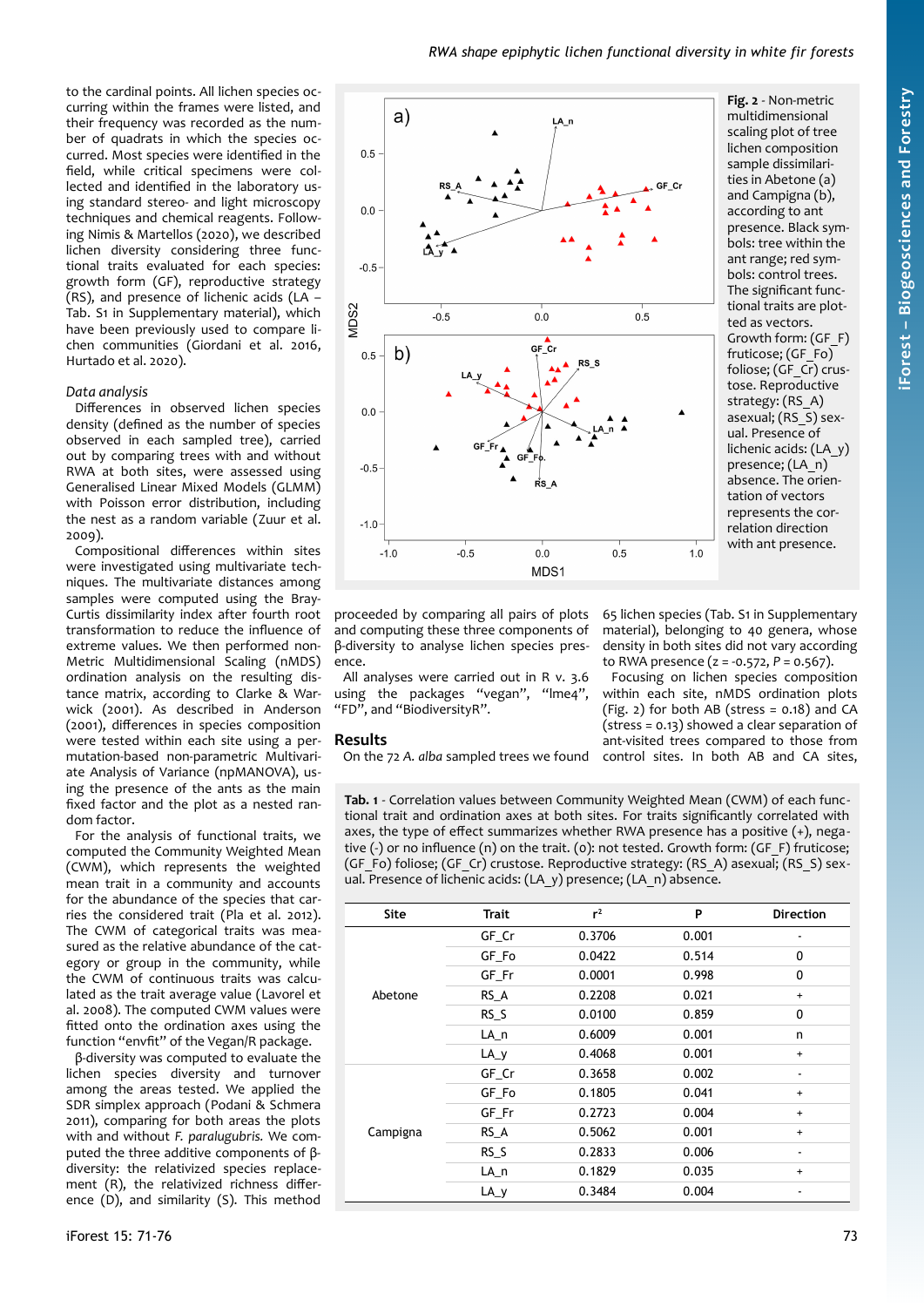

npMANOVA revealed a significant effect of ant presence (AB: *F*[1, 2] = 27.77, *P* = 0.001; CA:  $F_{[1, 2]} = 11.15$ ,  $P = 0.001$ ), but also significant variability among plots within each site (AB: F<sub>[1,4]</sub> = 5.50, P = 0.001; CA: F<sub>[1,4]</sub> =  $6.68, P = 0.001$ ).

CWM values varied according to ant presence ([Tab. 1,](#page-2-1) [Fig. 2\)](#page-2-0). At Abetone, the crustose growth form (GF Cr) was negatively associated with RWA presence, while the asexual reproductive strategy (RS\_A) and the presence of lichenic acids (LA\_y) were positively associated with ants. This was also evident in the nMDS plot, where their vectors pointed toward the RWA-sites [\(Fig.](#page-2-0) [2a](#page-2-0)). In Campigna [\(Fig. 2](#page-2-0)b), the sites with ants were related with a higher abundance of lichen species with an absence of lichenic acids (LA\_n), asexual reproductive strategy (RS A) and a foliose (GF Fo) and fruticose (GF\_Fr) growth form. On the contrary, these sites were negatively related to crustose growth form (GF Cr), presence of lichenic acids (LA\_y), and sexual reproductive strategy (RS\_S). β-diversity results ([Fig. 3\)](#page-3-0) indicated that plots with RWA were more variable, with a higher value of species replacement  $(R = 37.4)$  and lower values of similarity  $(S = 41.5)$  and relative richness difference  $(D = 20.9)$  compared to control areas ( $R = 29.1$ ,  $S = 43.8$ ,  $D = 27.1$ ).

#### **Discussion**

Overall, our results showed that the lichen epiphytic communities significantly varied according to RWA presence in the two surveyed areas. Ants affected lichen communities in terms of species composition. In particular, they seemed to affect lichen functional traits, favouring species with asexual reproduction. One possible explanation is that they unintentionally transport lichen propagules during their movements, acting as a vector for lichen asexual dispersion in surrounding trees (Lorentsson & Mattsson 1999).

In our sites, lichen richness was not affected by ant presence. Lichen epiphytic diversity, in terms of species number, has been shown to be influenced more by macroclimatic factors than specific habitat features (Matteucci et al. 2012). Thus, the overall epiphytic lichen diversity may not be a good proxy for assessing possible effects on lichen diversity carried out by ants. Our results differed from previous studies that found a negative influence of ant presence on lichen species richness (Lorentsson & Mattsson 1999, Thunes et al. 2018). However, these studies focused on both lichens growing on trees and on other substrates. Thus, ant effects may differ depending on which lichen community is considered (epiphytic *vs.* terricolous). Thalli fragments of terricolous lichen species were usually found in ant mounds, supporting this hypothesis (Heinken et al. 2007). Moreover, Thunes et al. (2018) considered *F. aquilonia*, which could have a distinct behavioural patterns compared to *F. paralugubris*, thus influencing cryptogam communities differently. *F. paralugubris* has been introduced in the studied forests, so we could not exclude different behavioural patterns compared to the original ants' populations in the Alps or in other autochthonous areas of Europe.

The major influence of ants on lichen epiphytic communities seemed to be mediated by functional traits. Plots with ants displayed a greater presence of lichens with asexual reproduction as soredia and isidia and fewer crustose species. Previous research has reported that soredia could attach to ants when the latter pass over lichen thalli (Lorentsson & Mattsson 1999). Thus, our finding corroborates the hypothesis that ants could act as a dispersion vector of lichen soredia, transporting them onto other trees and enhancing their colonisation. To date, evidence of ant interaction with isidia is lacking, but we argue that continuous movements over lichen thalli could enhance the detachment of these propagules, favouring their dispersion. Wood ants establish complex networks of foraging routes that radiate to nearby trees and connect different nests (Ellis & Robinson 2016). These trail networks change dynamically to track temporal changes in resource availability, mainly aphid colonies, and allow an efficient and <span id="page-3-0"></span>almost uniform exploitation of the area surrounding the colony (Buhl et al. 2009). As a consequence, isidia and soredia could travel through this network, potentially dispersing to other trees in the area surrounding a nest. In this way, ants may affect lichen species composition due to temporal changes of the foraging trees according to aphid availability.

Regarding the growth form, control sites had a greater presence of crustose lichen species. Epiphytic lichens are often predated by invertebrates such as snails (Benesperi & Tretiach 2004), and RWA presence may negatively affect invertebrate assemblages. Frizzi et al. (2018) have previously found in the same forest of this study that *F. paralugubris* negatively impacts invertebrates' presence, describing a clear decrease in their abundance in colonised areas. This could suggest that the decreased abundance of invertebrates feeding on lichens may positively influence the presence of foliose and fruticose lichens that may be more likely predated (Gauslaa et al. 2006).

It is also worth reporting that the geographic position seemed to have an effect in influencing lichen communities. Several studies have shown that epiphytic lichen species richness and composition are mainly influenced by microscale factors such as bark pH, roughness, water holding capacity, and tree species, and macroscale factors such as temperature (Marini et al. 2011). Moreover, the difference in lichen species could be affected by the wide variety of growth forms, reproductive strategies, and photobionts that could allow the replacement of lost species. In our work, we tried to avoid the effect of these factors by comparing sites with similar pedoclimatic conditions. Additionally, the influence of the phorophyte was not an issue here, as only one tree species was present in both sites. However, it is evident that some microscale factors (*i.e.*, at the plot scale) could not be controlled for, despite our efforts.

Our study also revealed a significant difference in β-diversity between sites with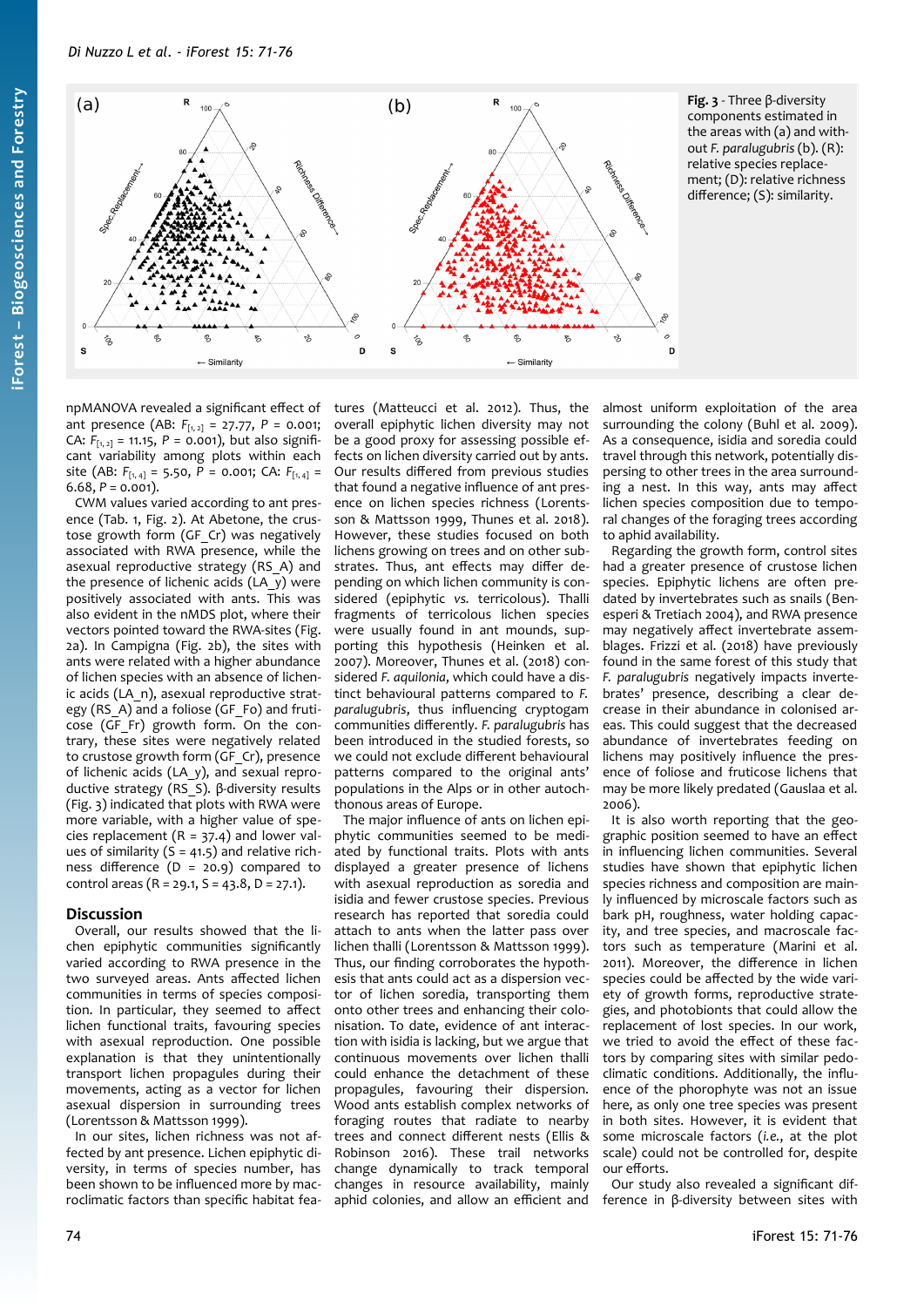and without RWA. β-diversity was higher where RWA were present, and all its components (*i.e.*, replacement, similarity and richness) were affected. The specific mechanism behind this pattern are not known and surely deserve further research, but in principle, the same mechanisms discussed to explain the observed differences in lichen functional diversity may apply here.

#### **Conclusion**

Our study revealed a significant effect of the presence of *F. paralugubris* on lichen communities and extended our knowledge on the impact of this introduced species on autochthonous communities. Our results suggest both a direct effect, with a physical dispersal of lichen propagules by ant workers, and an indirect effect, by ant predatory pressure on lichen herbivores. Our study is the first attempt to unveil the possible effects of RWA on lichen epiphytic diversity using a functional approach. We stressed that possible effects of the presence of RWA could be concentrated on species with specific functional traits. Nevertheless, further studies are needed to clarify the mechanisms involved in the interactions between RWA and lichen communities.

#### **Author contributions**

RB and GS conceived and designed the experiments. LDN, EB, RB,AM,FF, GS, MBC, FM, YS, CV and PB collected the data. FF, LDN and AM performed data analysis. LDN and AM wrote the first draft and contribute equally. All authors contributed extensively to the ideas, writing and discussions. Comments from two anonymous reviewers greatly improved the manuscript. The work was funded by grants of the University of Florence to GS and RB.

#### **Acknowledgements**

We are grateful to the *Reparto Carabinieri per la Biodiversità di Pratovecchio e Pistoia* for their assistance during field work.

#### **References**

- Aho T, Kuitunen M, Suhonen J, Jäntti A, Hakkari T (1999). Reproductive success of eurasian treecreepers, *Certhia familiaris*, lower in territories with wood ants. Ecology 80: 998-1007. doi: [10.1890/0012-9658](https://doi.org/10.1890/0012-9658)
- Anderson MJ (2001). A new method for non-parametric multivariate analysis of variance. Austral Ecology 26: 32-46. - doi: [10.1111/j.1442-9993.](https://doi.org/10.1111/j.1442-9993.2001.01070.pp.x) [2001.01070.pp.x](https://doi.org/10.1111/j.1442-9993.2001.01070.pp.x)
- André HM (1985). Associations between corticolous microarthropod communities and epiphytic cover on bark. Ecography 8: 113-119. - doi: [10.1111/j.1600-0587.1985.tb01161.x](https://doi.org/10.1111/j.1600-0587.1985.tb01161.x)
- Asplund J, Wardle DA (2017). How lichens impact on terrestrial community and ecosystem properties. Biological Reviews 92: 1720-1738. - doi: [10.1111/brv.12305](https://doi.org/10.1111/brv.12305)
- Bailey RH (1970). Animals and the dispersal of soredia from *Lecanora conizaeoides* NYL. Ex cromb. The Lichenologist 4: 256-256. - doi: [10.1017/S0024282970000294](https://doi.org/10.1017/S0024282970000294)
- Balzani P, Vizzini S, Frizzi F, Masoni A, Lessard JP, Bernasconi C, Francoeur A, Ibarra-Isassi J, Brassard F, Cherix D, Santini G (2021). Plasticity in the trophic niche of an invasive ant explains establishment success and long-term coexistence. Oikos 130 (5): 691-696. - doi: [10.1111/oik.](https://doi.org/10.1111/oik.08217) [08217](https://doi.org/10.1111/oik.08217)
- Bartolini G, Grifoni D, Magno R, Torrigiani T, Gozzini B (2018). Changes in temporal distribution of precipitation in a Mediterranean area (Tuscany, Italy) 1955-2013. International Journal of Climatology 38: 1366-1374. - doi: [10.1002/joc.](https://doi.org/10.1002/joc.5251) [5251](https://doi.org/10.1002/joc.5251)
- Benesperi R, Tretiach M (2004). Differential land snail damage to selected species of the lichen genus *Peltigera*. Biochemical Systematics and Ecology 32: 127-138. - doi: [10.1016/S0305-1978](https://doi.org/10.1016/S0305-1978(03)00141-8) [\(03\)00141-8](https://doi.org/10.1016/S0305-1978(03)00141-8)
- Buhl J, Hicks K, Miller ER, Persey S, Alinvi O, Sumpter DJT (2009). Shape and efficiency of wood ant foraging networks. Behavioral Ecology and Sociobiology 63: 451-460. - doi: [10.10](https://doi.org/10.1007/s00265-008-0680-7) [07/s00265-008-0680-7](https://doi.org/10.1007/s00265-008-0680-7)
- Caradonna PJ, Burkle LA, Schwarz B, Resasco J, Knight TM, Benadi G, Blüthgen N, Dormann CF, Fang Q, Fründ J, Gauzens B, Kaiser-Bunbury CN, Winfree R, Vázquez DP (2021). Seeing through the static: the temporal dimension of plant-animal mutualistic interactions. Ecology Letters 24 (1): 149-161. - doi: [10.1111/ele.13623](https://doi.org/10.1111/ele.13623)
- Chapuisat M, Keller L (1999). Extended family structure in the ant *Formica paralugubris*: the role of the breeding system. Behavioral Ecology and Sociobiology 46: 405-412. - doi: [10.1007/](https://doi.org/10.1007/s002650050636) [s002650050636](https://doi.org/10.1007/s002650050636)
- Clarke KR, Warwick RM (2001). Change in marine communities: an approach to statistical analysis and interpretation. Primer-E Ltd, Plymouth, UK, pp. 262.
- Domisch T, Risch AC, Robinson EJH (2016). Wood ant foraging and mutualism with aphids. In: "Wood Ant Ecology and Conservation". Cambridge University Press, Cambridge, UK, pp. 145-176. - doi: [10.1017/CBO9781107261402.0](https://doi.org/10.1017/CBO9781107261402.008) [08](https://doi.org/10.1017/CBO9781107261402.008)
- Ellis S, Robinson EJH (2016). Internest food sharing within wood ant colonies: resource redistribution behavior in a complex system. Behavioral Ecology 27: 660-668. - doi: [10.1093/beh](https://doi.org/10.1093/beheco/arv205) [eco/arv205](https://doi.org/10.1093/beheco/arv205)
- Frizzi F, Masoni A, Quilghini G, Ciampelli P, Santini G (2018). Chronicle of an impact foretold: the fate and effect of the introduced *Formica paralugubris* ant. Biological Invasions 20: 3575- 3589. - doi: [10.1007/s10530-018-1797-x](https://doi.org/10.1007/s10530-018-1797-x)
- Frizzi F, Masoni A, Migliorini M, Fanciulli PP, Cianferoni F, Balzani P, Giannotti S, Davini G, Frasconi Wendt C, Santini G (2020). A comparative study of the fauna associated with nest mounds of native and introduced populations of the red wood ant *Formica paralugubris*. The European Journal of Soil Biology 101: 103241. doi: [10.1016/j.ejsobi.2020.103241](https://doi.org/10.1016/j.ejsobi.2020.103241)
- Frouz J, Jílková V, Sorvari J (2016). Contribution of wood ants to nutrient cycling and ecosystem function. In: "Wood Ant Ecology and Conservation". Cambridge University Press, Cambridge, UK, pp. 207-220. [online] URL: [http://books.](http://books.google.com/books?id=Gp9ODAAAQBAJ) [google.com/books?id=Gp9ODAAAQBAJ](http://books.google.com/books?id=Gp9ODAAAQBAJ)

Gauslaa Y, Holien H, Ohlson M, Solhy T (2006). Does snail grazing affect growth of the old forest lichen *Lobaria pulmonaria*? The Lichenologist 38: 587-593. - doi: [10.1017/S0024282906006](https://doi.org/10.1017/S0024282906006025) [025](https://doi.org/10.1017/S0024282906006025)

- Giordani P, Rizzi G, Caselli A, Modenesi P (2016). Fire affects the functional diversity of epilithic lichen communities. Fungal Ecology 20: 49-55. doi: [10.1016/j.funeco.2015.11.003](https://doi.org/10.1016/j.funeco.2015.11.003)
- Gonnelli V, Bottacci A (2009). Il clima di Sasso Fratino [The climate of Sasso Fratino]. In: La Riserva naturale integrale di Sasso Fratino: 1959-2009. 50 anni di conservazione della biodiversità [The integral natural reserve of Sasso Fratino: 1959-2009. 50 years of biodiversity conservation]. CFS/UTB, Pratovecchio, Arezzo, pp. 39-46. [in Italian]
- Gorb E, Gorb S (2003). Seed dispersal by ants in a deciduous forest ecosystem: mechanisms, strategies, adaptations. Kluwer Academic Publishers, Dordrecht, The Netherlands, pp. 225. [online] URL: [http://books.google.com/books?](http://books.google.com/books?id=D82BqJQKXToC) [id=D82BqJQKXToC](http://books.google.com/books?id=D82BqJQKXToC)
- Groppali R, Crudele G (2005). Le formiche del gruppo Formica rufa trapiantate nel Parco nazionale delle Foreste Casentinesi, Monte Falterona e Campigna [Red wood ants (*Formica rufa* group) introduced in the Foreste Casentinesi, Monte Falterona and Campigna National Park]. Quaderni di Studi e Notizie di Storia Naturale della Romagna, Cesena 20: 63-73. [in Italian]
- Heinken T, Rohner M-S, Hoppert M (2007). Red wood ants (*Formica rufa* group) disperse bryophyte and lichen fragments on a local scale. Nova Hedwigia: Beiheft 131: 147-163. [online] URL: [http://publishup.uni-potsdam.de/frontdoo](http://publishup.uni-potsdam.de/frontdoor/index/index/docId/30639) [r/index/index/docId/30639](http://publishup.uni-potsdam.de/frontdoor/index/index/docId/30639)
- Herrera CM, Pellmyr O (2009). Plant animal interactions: an evolutionary approach. Blackwell Science Ltd., Oxford, UK, pp. 334. [online] URL: [http://books.google.com/books?id=u4jAB7\\_7sr](http://books.google.com/books?id=u4jAB7_7srsC) [sC](http://books.google.com/books?id=u4jAB7_7srsC)
- Hurtado P, Prieto M, Martínez-Vilalta J, Giordani P, Aragón G, López-Angulo J, Košuthová A, Merinero S, Díaz-Peña EM, Rosas T, Benesperi R, Bianchi E, Grube M, Mayrhofer H, Nascimbene J, Wedin M, Westberg M, Martínez I (2020). Disentangling functional trait variation and covariation in epiphytic lichens along a continentwide latitudinal gradient. Proceedings of the Royal Society B: Biological Sciences 287: 20192862. - doi: [10.1098/rspb.2019.2862](https://doi.org/10.1098/rspb.2019.2862)
- Kerney M (1999). Atlas of the land and freshwater mollusca of Britain and Ireland. Brill, Leida, The Netherlands, pp. 272.
- Lach L, Parr C, Abbott K (2010). Ant ecology. Oxford University Press, Oxford, UK, pp. 432. [online] URL: [http://books.google.com/books?id=vl](http://books.google.com/books?id=vlwVDAAAQBAJ) [wVDAAAQBAJ](http://books.google.com/books?id=vlwVDAAAQBAJ)
- Lavorel S, Grigulis K, McIntyre S, Williams NSG, Garden D, Dorrough J, Berman S, Quétier F, Thébault A, Bonis A (2008). Assessing functional diversity in the field - methodology matters! Functional Ecology 22: 134-147. - doi: [10.1111/j.13](https://doi.org/10.1111/j.1365-2435.2007.01339.x) [65-2435.2007.01339.x](https://doi.org/10.1111/j.1365-2435.2007.01339.x)
- Lorentsson S, Mattsson J-E (1999). New Reports of soredia dispersed by ants, *Formica cunicularia*. The Lichenologist 31: 204-207. - doi: [10.1017/S0024282999000262](https://doi.org/10.1017/S0024282999000262)
- Marini L, Nascimbene J, Nimis PL (2011). Largescale patterns of epiphytic lichen species richness: photobiont-dependent response to cli-